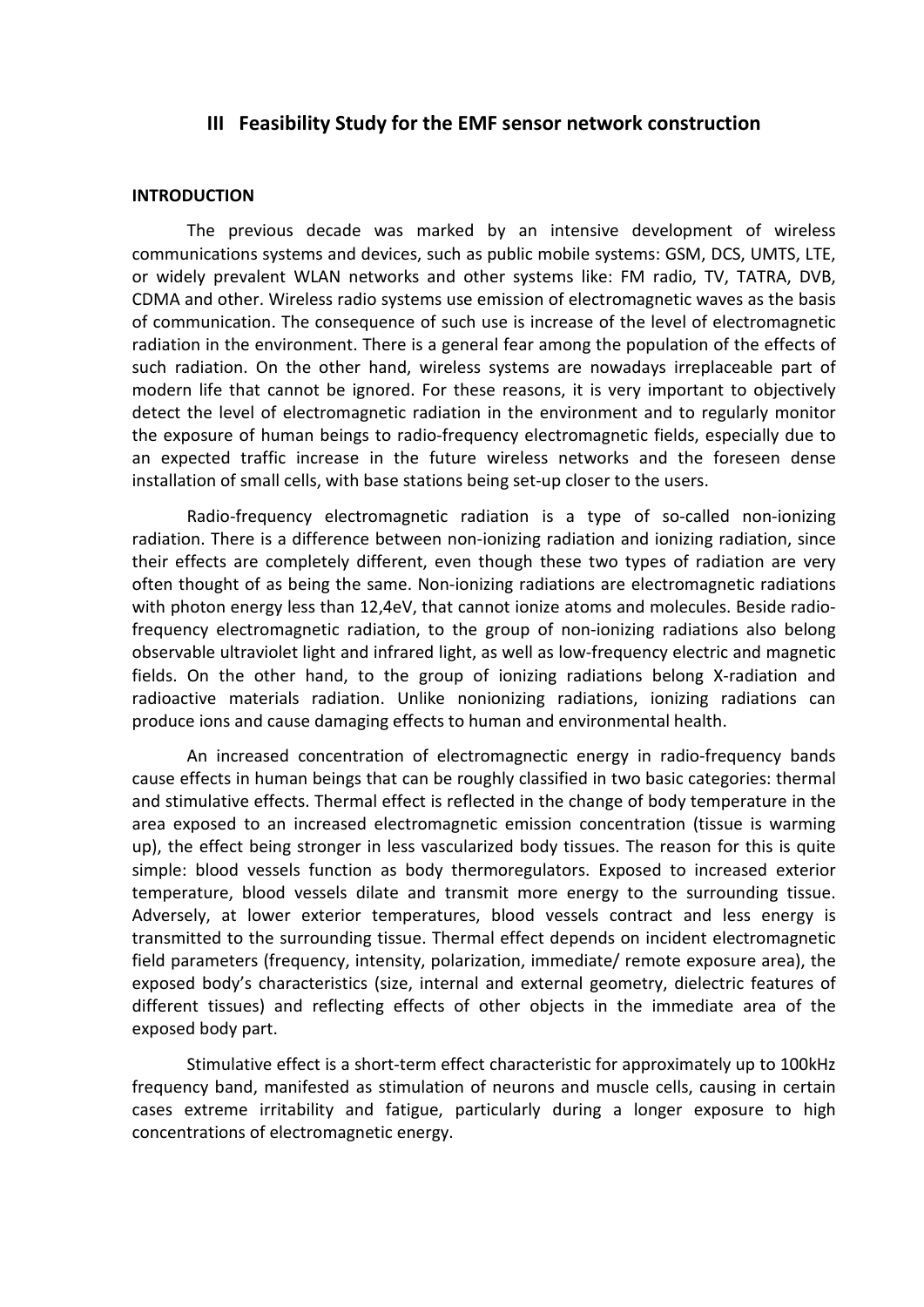Electromagnetic radiation from modern wireless devices belongs to radio-frequency electromagnetic radiation with dominant thermal effect.

In order to control the influence of electromagnetic radiation on human beings, international and domestic regulations set forth standards which prescribe limited exposure to electromagnetic fields from telecommunications devices. These standards define limits, denoted by basic cut-off values and derived reference cut-off levels for human exposure to electromagnetic fields. In order to make sure that this requirement is fulfilled in practice, measurements and occasional calculations pertaining to electromagnetic fields from wireless radio-system transmitters are carried out.

Allowed values of electromagnetic emissions were established based on extended research during some last thirty years. The established cut-off values for radio-frequency electromagnetic radiation are based predominantly on the research of thermal and stimulative effects on the human body. It is noticeable that the set cut-off values are significantly below those representing electromagnetic field intensity for which possible harmful effects have been observed. Over the last few years, there have been discussions on whether there are other effects that can negatively affect the human body. However, no substantial proofs of that have been presented so far. The research in this direction will surely continue in the future.

Fast development of wireless telecommunications services is increasingly in the spotlight, among other, due to the fear over electromagnetic radiation resulting from the use of these services, possibly endangering the general population's health. In that respect, the Regulatory Agency for Electronic Communications and Postal Services (RATEL) has launched an initiative for the development of electromagnetic radiation monitoring system in the environment. Accordingly, the subject of this project is Feasibility Study for the construction of EMF sensors, which would enable monitoring of electromagnetic radiation on the defined locations. The Study should show if it is socially reasonable to purchase such a system and should define clear guidelines for the selection of system elements. Furthermore, the Study shall provide an overview of available technical solutions and sensor features, including software and hardware platforms for collection and public presentation of measurement results pertaining to the monitoring of electromagnetic radiation levels.

The general population is, most usually, not acquainted with physical features of the electromagnetic field and is unaware of the effects caused by it. For that reason, people have ungrounded but strong fear from electromagnetic radiation, increasingly influencing growing resistance to the development of wireless networks, representing *de facto* infrastructure of each country. Studies have shown that significant percentage of the population is afraid of possible electromagnetic field effects. Likewise, it has been established that people are commonly more afraid of the impact of base stations, i.e. system radio-transmitters, than of user devices. All of this creates lack of trust between the general population on one hand and wireless telecommunications service operators, on the other.

The solution to this problem is monitoring of electromagnetic radiations by means of measurement and by maintaining communication between all interested parties. The system of monitoring of electromagnetic radiation levels in the environment, under the auspices of the state (in this case RATEL), should contribute to the establishment of trust between the general population, wireless telecommunications service operators and state organs. The main goals of such system are: transparent presentation of measurement results, launch of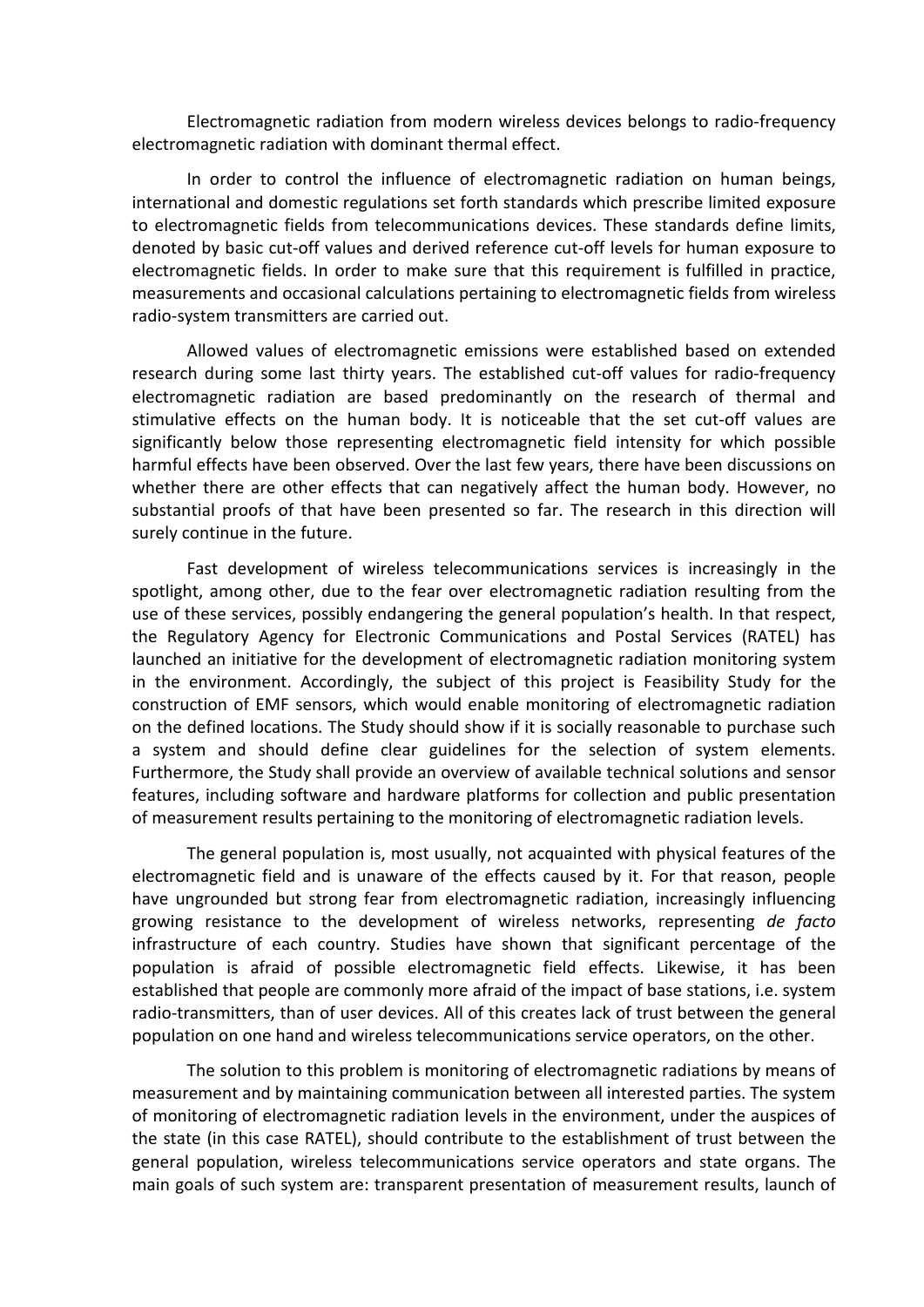public discussion and education on electromagnetic radiation, understanding of basic effects and establishment of trust between all interested parties.

The system for monitoring of electromagnetic radiation levels in the environment must fulfill three basic requirements: objectivity, reliability and continuity. The objectivity is achieved through public announcement of measurement results, whenever measurements are performed. The reliability results from harmonization with international standards pertaining to electromagnetic fields measurements and from exclusive use of calibrated measurement equipment by accredited laboratories. Continuous performance of objective and reliable measurements (24 hours/ 365 days) enables permanent monitoring of electromagnetic radiation levels and maxiumum transparency. Knowing that electromagnetic radiation is visually undetectable, nor can it be perceived by sensory means, continuous measurement results are of utmost importance to the genaral population, since they represent the only unbiased indicator of the real radiation level and its short-term and long-term variability, and therefore contribute to the establishment of trust between all interested parties.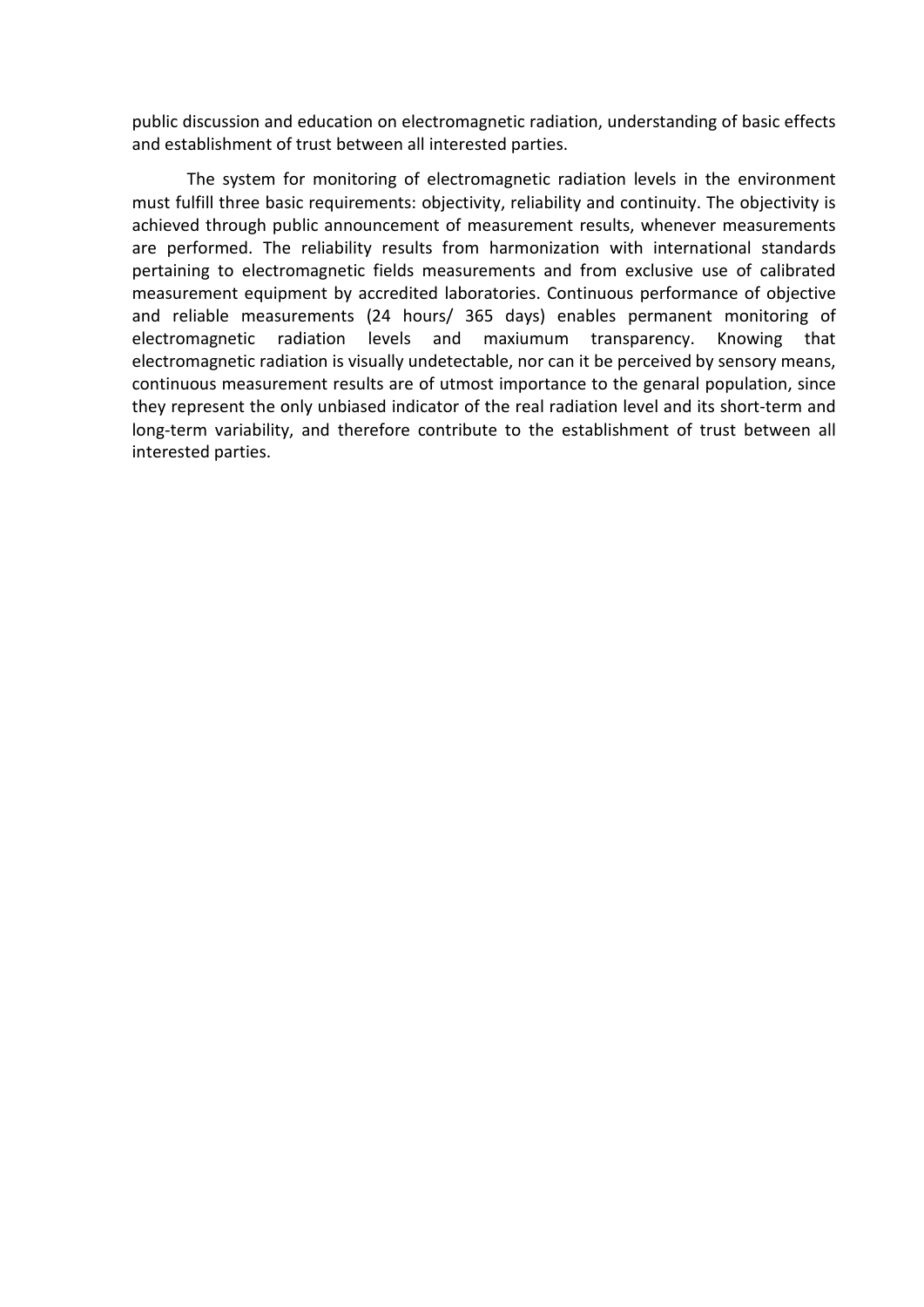## **CONCLUSION**

The previous decade was marked by an intensive development of wireless communications systems and devices, such as public mobile systems: GSM, DCS, UMTS and LTE, or widely prevalent WLAN networks and other systems like: FM radio, TV, TATRA, DVB, CDMA and other. Wireless radio systems use emission of electromagnetic waves as the basis of communication. The consequence of such use is increase of the level of electromagnetic radiation in the environment. There is a general fear among the population of the effects of such radiation. On the other hand, wireless systems are nowadays irreplaceable part of modern life that cannot be ignored. For these reasons, it is very important to objectively detect the level of electromagnetic radiation in the environment and to regularly monitor the exposure of human beings to radio-frequency electromagnetic fields, especially due to an expected traffic increase in the future wireless networks and the foreseen dense installation of small cells.

In order to control the influence of electromagnetic radiation on human beings, international and domestic regulations set forth standards which prescribe limited exposure to electromagnetic fields from telecommunications devices. In the Republic of Serbia, the limits for exposure to electromagnetic radiation in the areas of increased susceptibility are seth forth in the Law on protection from non-ionizing radiation ("Official Gazette of RS" No. 36/2009) and Rulebook on limits of exposure to non-ionizing radiations ("Official Gazette of RS" No. 104/2009). Outside the areas of increased susceptibility, the existing standards in Serbia are defined by ICNIRP Recommendation. These standards set limits, denoted by basic cut-off values and derived reference cut-off levels for human exposure to electromagnetic fields.

Fast development of wireless telecommunications services is increasingly in the spotlight, among other, due to the fear over electromagnetic radiation resulting from the use of these services, possibly endangering the general population's health. The general population is, most usually, not acquainted with physical features of the electromagnetic field and is unaware of the effects caused by it. For that reason, people have ungrounded but strong fear from electromagnetic radiation, increasingly influencing growing resistance to the development of wireless networks, representing *de facto* infrastructure of each country. Studies have shown that significant percentage of the population is afraid of possible electromagnetic field effects. Likewise, it has been established that people are commonly more afraid of the impact of base stations, i.e. system radio-transmitters, than of user devices. All of this creates lack of trust between the general population on one hand and wireless telecommunications service operators, on the other.

The solution to this problem is monitoring of electromagnetic radiations by means of measurement and by maintaining appropriate communication between all interested parties, performed by an institution trusted by both sides. The development of the system for electromagnetic radiation monitoring in the environment by RATEL is therefore socially justifiable. The legal framework for this system's development is the Law on Electronic Communications ("Official Gazette of RS" Nos. 44/2010 and 62/2014), which prescribes that RATEL shall perform measuring of electromagnetic field levels pertaining to electronic communications networks, associated means, electronic communications equipment and terminal equipment, in accordance with cut-off values set in separate regulations. The development of the system of monitoring of electromagnetic radiation levels in the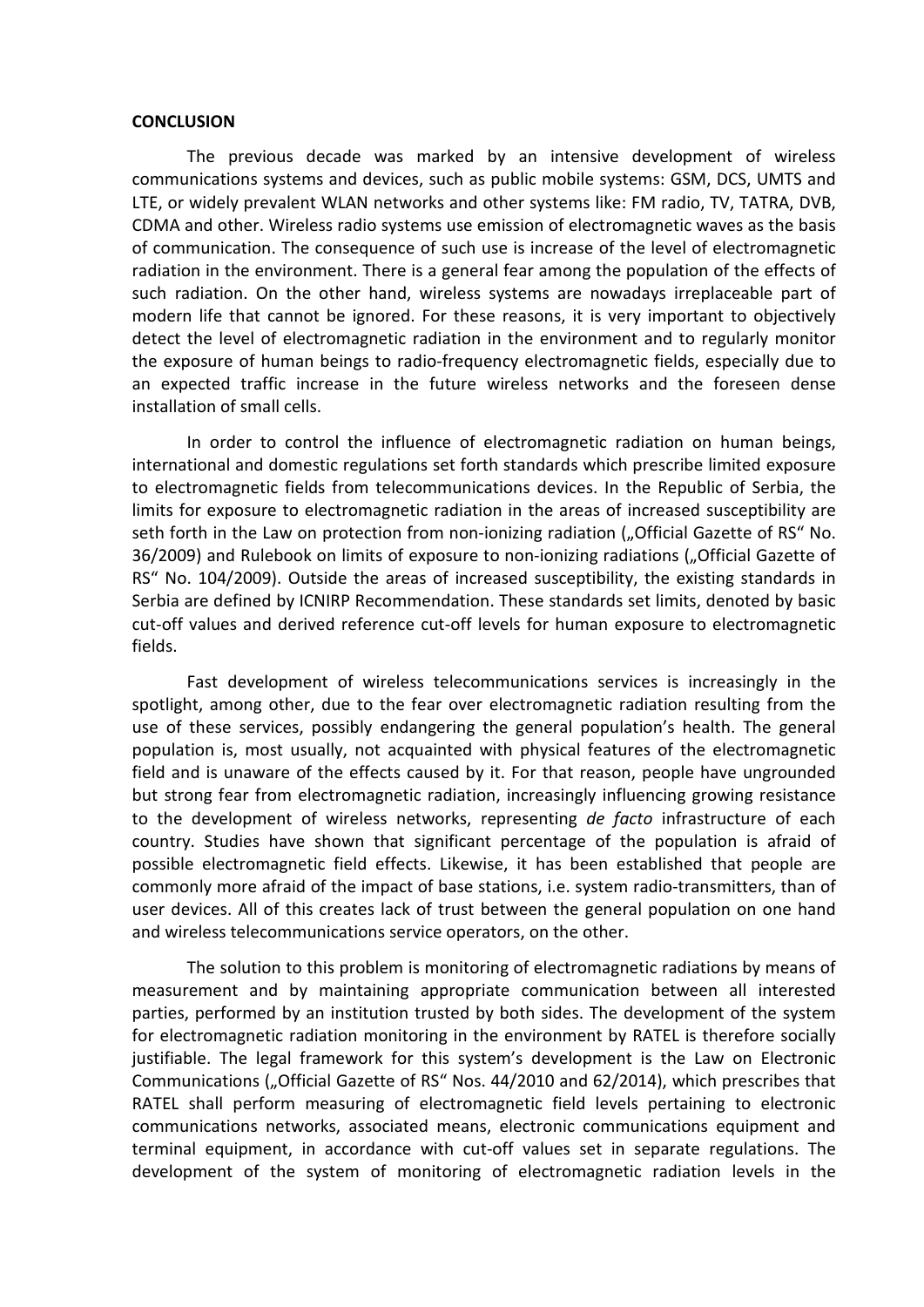environment, under the auspices of the state (in this case RATEL), should contribute to the establishment of trust between the general population, wireless telecommunications service operators and state organs. The main goals of such system are: transparent presentation of measurement results, launch of public discussion and education on electromagnetic radiation, understanding of basic effects and establishment of trust between all interested parties.

In the study, a technical solution for the system for monitoring of electromagnetic radiation in line with the international practice and ITU Recommendations (ITU-T K.83 and ITU-T K.113, fulfilling the three basic requirements: objectivity, reliability and continuity was proposed. The objectivity is achieved through public announcement of measurement results, whenever measurements are performed. The reliability results from harmonization with international standards pertaining to electromagnetic fields measurements and from exclusive use of calibrated measurement equipment. Continuous performance of objective and reliable measurements (24 hours/ 365 days) enables permanent monitoring of electromagnetic radiation levels and maxiumum transparency. Knowing that electromagnetic radiation is visually undetectable, nor can it be perceived by sensory means, continuous measurement results are of utmost importance to the genaral population, since they represent the only unbiased indicator of the real radiation level and its short-term and long-term variability, and therefore contribute to the establishment of trust between all interested parties.

In the study, a technical solution for sensor network on the territory of the Republic of Serbia was given. This solution combines a network of stationary sensors, subsystem of nomadic sensors, subsystem of mobile sensors (*drive test* measurements) and subsystem of personal sensor units. The proposed solution comprises installation of 92 broadband stationary sensors and 8 band-selective stationary sensors on the territory of the Republic of Serbia, according to the principle of uniform regional distribution. Stationary sensors provide continuous monitoring of electromagnetic radiation in the place of their installation. Subsystem of nomadic sensors includes 2 band-selective stationary sensors, designed to carry out time-limited measurement campaigns (3 months per location) at specific locations, in accordance with the needs or special demands by the citizens, legal persons, public institutions or local administrative bodies. Subsystem which is used for *drive test* measurements consists of one mobile sensor and is designed for map generation of RF electromagnetic field intensity in big geographic urban areas and other state territories. Subsystem of personal sensor units has five personal sensors (exposimeters) and is designed to measure the exposure directly linked to everyday human activities (3 units) and exposure in certain important outdoor and indoor areas of human movement (2 units).

The suggested architecture of the distributed software system and the proposed technical solution for centralized management software platform and operation of the sensor system consist of 5 modules: module performing the parsing of text or binary data from sensors, module receiving data from parsel module and registering them to the base, module acting as an intermediary between the presentation and the base, module acting as a client responsive web application and module representing an admin panel for the entire server application administration.

In order to ensure construction and unhindered operation of the sensor network system, it was proposed that 2 new employees on a permanent basis (with Bachelor degree